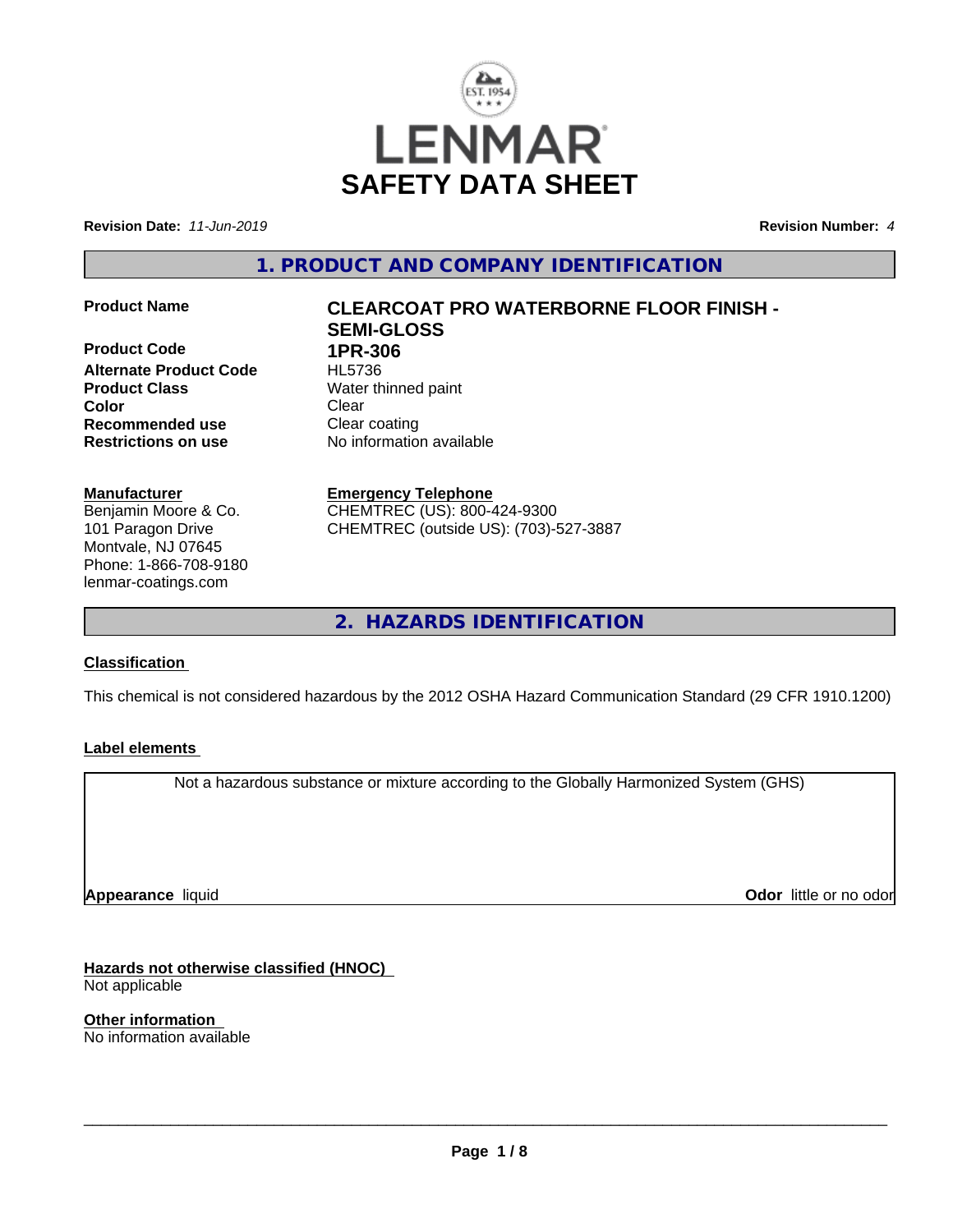# **3. COMPOSITION INFORMATION ON COMPONENTS**

\_\_\_\_\_\_\_\_\_\_\_\_\_\_\_\_\_\_\_\_\_\_\_\_\_\_\_\_\_\_\_\_\_\_\_\_\_\_\_\_\_\_\_\_\_\_\_\_\_\_\_\_\_\_\_\_\_\_\_\_\_\_\_\_\_\_\_\_\_\_\_\_\_\_\_\_\_\_\_\_\_\_\_\_\_\_\_\_\_\_\_\_\_

| -------<br>name<br>.                                                                                          | -<br>.<br>טוו      | .<br>ົດ 2<br>. |
|---------------------------------------------------------------------------------------------------------------|--------------------|----------------|
| -<br>าomethvl<br>- - -<br>١ır<br>alvec<br>nnr<br>$-$<br>ı etner<br>mon<br>ֿישוע<br><br>ັ<br>. .<br>___<br>___ | 590<br>ъuл.<br>∢∕⊩ |                |

|                                                  | 4. FIRST AID MEASURES                                                                                    |
|--------------------------------------------------|----------------------------------------------------------------------------------------------------------|
| <b>General Advice</b>                            | No hazards which require special first aid measures.                                                     |
| <b>Eye Contact</b>                               | Rinse thoroughly with plenty of water for at least 15 minutes and consult a<br>physician.                |
| <b>Skin Contact</b>                              | Wash off immediately with soap and plenty of water while removing all<br>contaminated clothes and shoes. |
| <b>Inhalation</b>                                | Move to fresh air. If symptoms persist, call a physician.                                                |
| Ingestion                                        | Clean mouth with water and afterwards drink plenty of water. Consult a physician<br>if necessary.        |
| <b>Most Important</b><br><b>Symptoms/Effects</b> | None known.                                                                                              |
| <b>Notes To Physician</b>                        | Treat symptomatically.                                                                                   |
|                                                  |                                                                                                          |

**5. FIRE-FIGHTING MEASURES**

| Use extinguishing measures that are appropriate to local<br>circumstances and the surrounding environment.                                   |
|----------------------------------------------------------------------------------------------------------------------------------------------|
| As in any fire, wear self-contained breathing apparatus<br>pressure-demand, MSHA/NIOSH (approved or equivalent)<br>and full protective gear. |
| Closed containers may rupture if exposed to fire or<br>extreme heat.                                                                         |
| No.                                                                                                                                          |
| No.                                                                                                                                          |
| Not applicable<br>Not applicable<br>Not applicable                                                                                           |
|                                                                                                                                              |
| Not applicable<br>Not applicable                                                                                                             |
|                                                                                                                                              |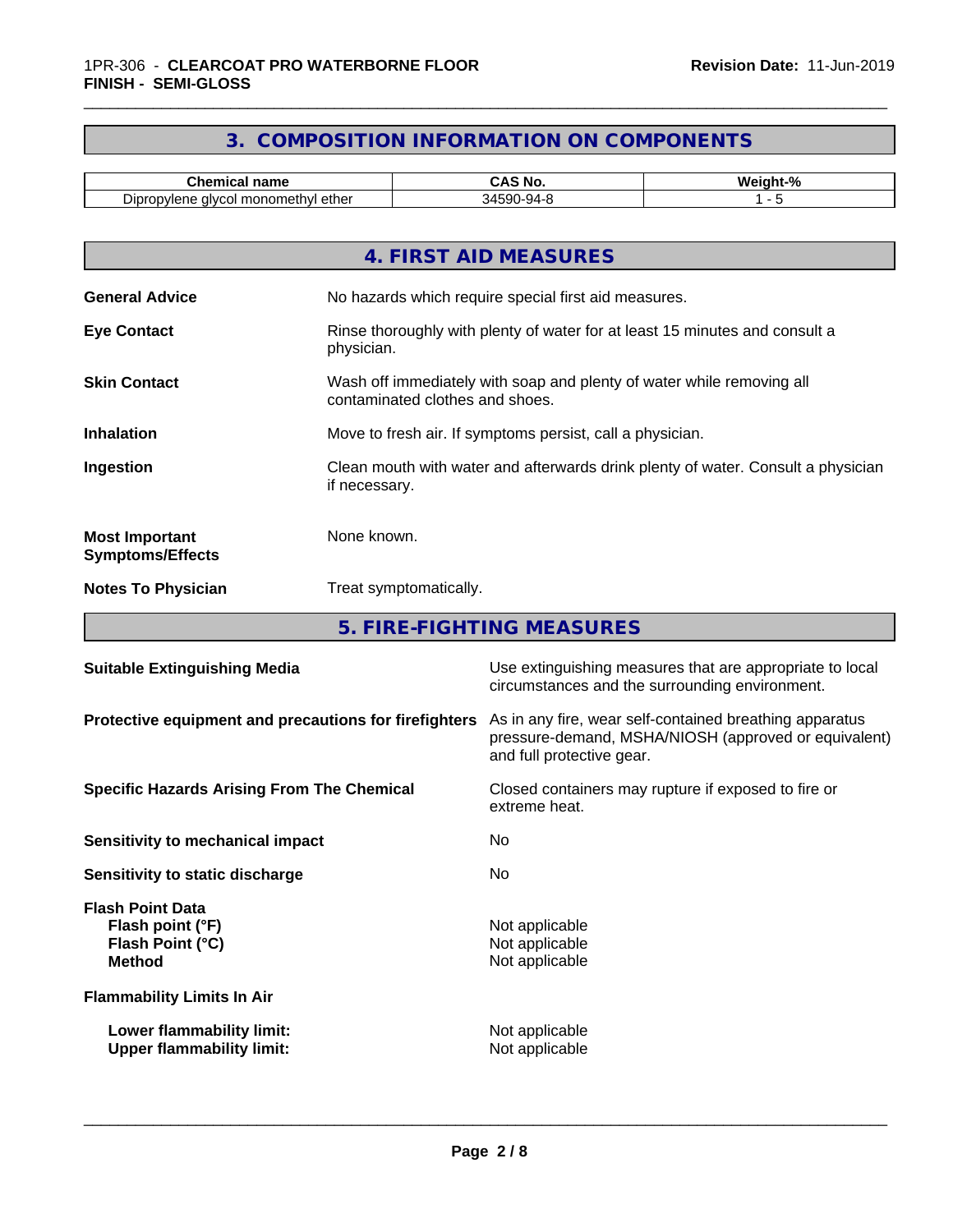| <b>NFPA</b>        | <b>Health: 1</b> | <b>Flammability: 0</b> | <b>Instability: 0</b> | <b>Special: Not Applicable</b> |
|--------------------|------------------|------------------------|-----------------------|--------------------------------|
| <b>NFPA Legend</b> |                  |                        |                       |                                |

- 0 Not Hazardous
- 1 Slightly
- 2 Moderate
- 3 High
- 4 Severe

*The ratings assigned are only suggested ratings, the contractor/employer has ultimate responsibilities for NFPA ratings where this system is used.*

*Additional information regarding the NFPA rating system is available from the National Fire Protection Agency (NFPA) at www.nfpa.org.*

# **6. ACCIDENTAL RELEASE MEASURES Personal Precautions** Avoid contact with skin, eyes and clothing. Ensure adequate ventilation. **Other Information** Prevent further leakage or spillage if safe to do so. **Environmental precautions** See Section 12 for additional Ecological Information. **Methods for Cleaning Up** Soak up with inert absorbent material. Sweep up and shovel into suitable containers for disposal. **7. HANDLING AND STORAGE** Handling **Handling** Avoid contact with skin, eyes and clothing. Avoid breathing vapors, spray mists or sanding dust. In case of insufficient ventilation, wear suitable respiratory equipment. **Storage** Keep container tightly closed. Keep out of the reach of children. **Incompatible Materials** No information available

## **8. EXPOSURE CONTROLS/PERSONAL PROTECTION**

#### **Exposure Limits**

| <b>Chemical name</b>                | <b>ACGIH TLV</b> | <b>OSHA PEL</b>                   |
|-------------------------------------|------------------|-----------------------------------|
| Dipropylene glycol monomethyl ether | 100 ppm - TWA    | 100 ppm - $TWA$                   |
|                                     | 150 ppm - STEL   | $600 \text{ mg/m}^3$ - TWA        |
|                                     | Skin             | prevent or reduce skin absorption |

#### **Legend**

ACGIH - American Conference of Governmental Industrial Hygienists Exposure Limits OSHA - Occupational Safety & Health Administration Exposure Limits N/E - Not Established

**Engineering Measures** Ensure adequate ventilation, especially in confined areas.

#### **Personal Protective Equipment**

| <b>Eye/Face Protection</b>    | Safety glasses with side-shields.                                        |
|-------------------------------|--------------------------------------------------------------------------|
| <b>Skin Protection</b>        | Protective gloves and impervious clothing.                               |
| <b>Respiratory Protection</b> | In case of insufficient ventilation wear suitable respiratory equipment. |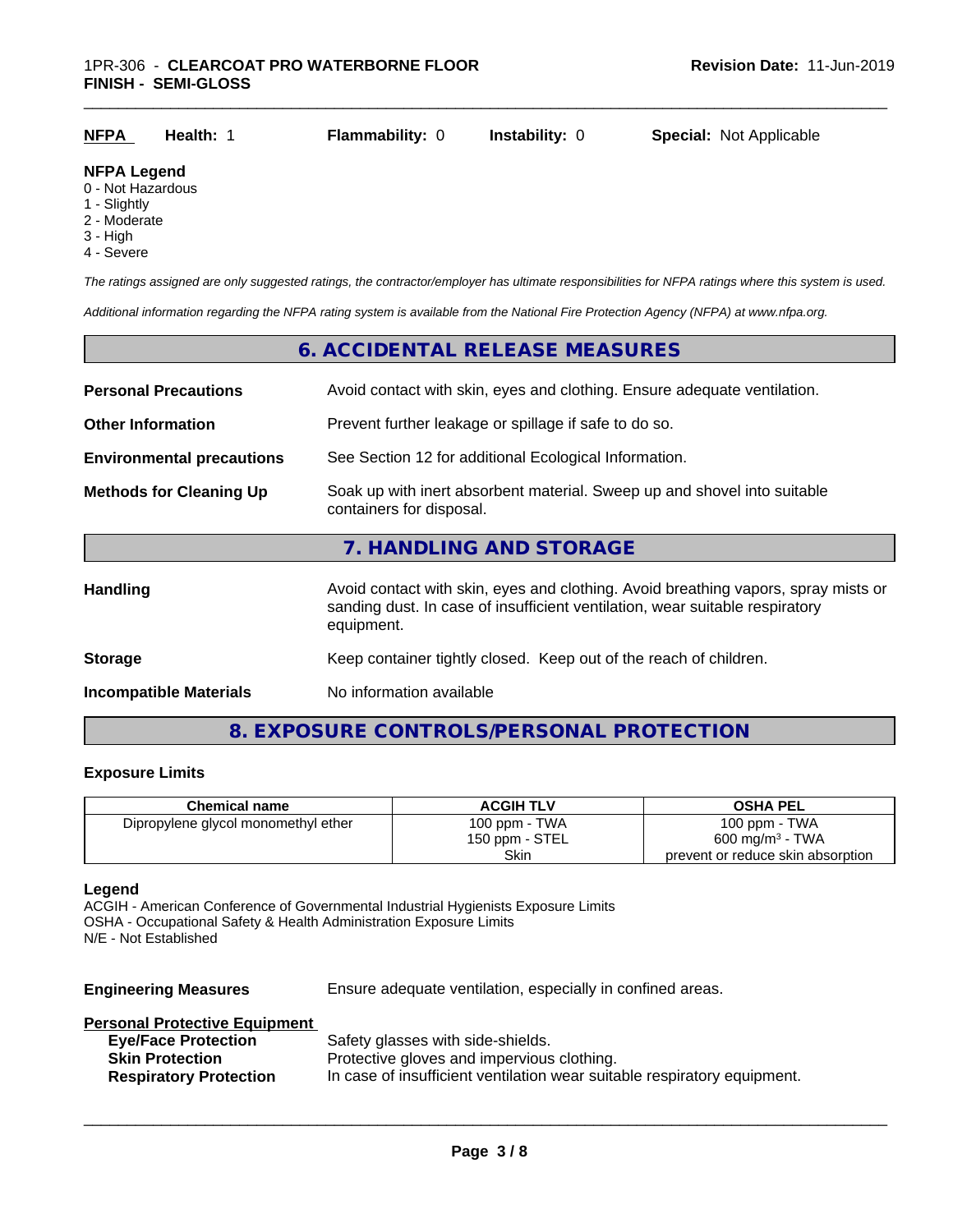**Hygiene Measures** Avoid contact with skin, eyes and clothing. Remove and wash contaminated clothing before re-use. Wash thoroughly after handling.

\_\_\_\_\_\_\_\_\_\_\_\_\_\_\_\_\_\_\_\_\_\_\_\_\_\_\_\_\_\_\_\_\_\_\_\_\_\_\_\_\_\_\_\_\_\_\_\_\_\_\_\_\_\_\_\_\_\_\_\_\_\_\_\_\_\_\_\_\_\_\_\_\_\_\_\_\_\_\_\_\_\_\_\_\_\_\_\_\_\_\_\_\_

## **9. PHYSICAL AND CHEMICAL PROPERTIES**

**Appearance** liquid **Odor** little or no odor **Odor Threshold No information available No information available Density (lbs/gal)** 8.6 - 8.7<br> **Specific Gravity** 8.6 - 8.7 **Specific Gravity pH**<br>
Viscosity (cps) The Contract of the Contract of the Viscosity (cps) and Viscosity (cps) **Solubility(ies)** No information available **Water solubility Mater Solubility**<br> **Evaporation Rate** Mate No information available **Vapor pressure** No information available **Vapor density Vapor** density **Wt. % Solids** 25 - 35 **Vol. % Solids** 20 - 30 **Wt. % Volatiles** 65 - 75 **Vol. % Volatiles** 70 - 80 **VOC Regulatory Limit (g/L)** < 275 **Boiling Point (°F)** 212 **Boiling Point (°C)** 100 **Freezing point (°F)** 32 **Freezing Point (°C)** 0 **Flash point (°F)**<br> **Flash Point (°C)**<br> **Flash Point (°C)**<br> **C Flash Point (°C) Method** Not applicable **Flammability (solid, gas)** Not applicable Not applicable<br>
Upper flammability limit: Not applicable **Upper flammability limit:**<br> **Lower flammability limit:**<br>
Not applicable<br>
Not applicable **Lower flammability limit:**<br> **Autoianition Temperature (°F)** Not applicable Not applicable available **Autoignition Temperature (°F)**<br> **Autoignition Temperature (°C)**<br> **Autoignition Temperature (°C)**<br>
Mo information available **Autoignition Temperature (°C) Decomposition Temperature (°F)** No information available **Decomposition Temperature (°C)**<br> **Partition coefficient**<br> **Partition coefficient**<br> **No** information available

**Viscosity (cps)** No information available **Evaporation Rate** No information available **No information available** 

## **10. STABILITY AND REACTIVITY**

| <b>Reactivity</b>                         | Not Applicable                           |
|-------------------------------------------|------------------------------------------|
| <b>Chemical Stability</b>                 | Stable under normal conditions.          |
| <b>Conditions to avoid</b>                | Prevent from freezing.                   |
| <b>Incompatible Materials</b>             | No materials to be especially mentioned. |
| <b>Hazardous Decomposition Products</b>   | None under normal use.                   |
| <b>Possibility of hazardous reactions</b> | None under normal conditions of use.     |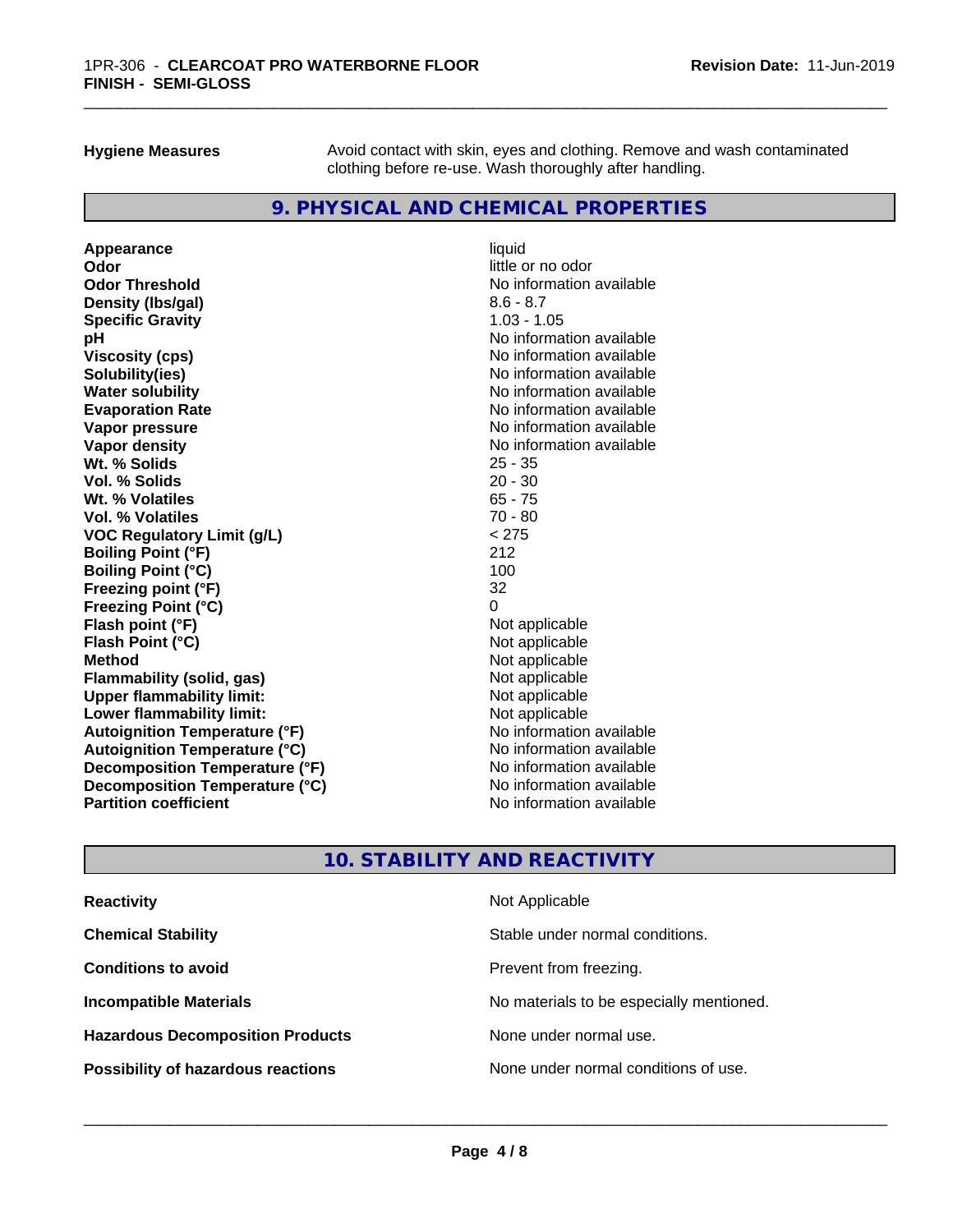# **11. TOXICOLOGICAL INFORMATION**

| <b>Product Information</b>               |                                                                                                                 |
|------------------------------------------|-----------------------------------------------------------------------------------------------------------------|
| Information on likely routes of exposure |                                                                                                                 |
| <b>Principal Routes of Exposure</b>      | Eye contact, skin contact and inhalation.                                                                       |
| <b>Acute Toxicity</b>                    |                                                                                                                 |
| <b>Product Information</b>               | No information available                                                                                        |
|                                          | Symptoms related to the physical, chemical and toxicological characteristics                                    |
| <b>Symptoms</b>                          | No information available                                                                                        |
|                                          | Delayed and immediate effects as well as chronic effects from short and long-term exposure                      |
| Eye contact                              | May cause slight irritation.                                                                                    |
| <b>Skin contact</b>                      | Substance may cause slight skin irritation. Prolonged or repeated contact may dry<br>skin and cause irritation. |
| <b>Inhalation</b>                        | May cause irritation of respiratory tract.                                                                      |
| Ingestion                                | Ingestion may cause gastrointestinal irritation, nausea, vomiting and diarrhea.                                 |
| <b>Sensitization</b>                     | No information available                                                                                        |
| <b>Neurological Effects</b>              | No information available.                                                                                       |
| <b>Mutagenic Effects</b>                 | No information available.                                                                                       |
| <b>Reproductive Effects</b>              | No information available.                                                                                       |
| <b>Developmental Effects</b>             | No information available.                                                                                       |
| <b>Target organ effects</b>              | No information available.                                                                                       |
| <b>STOT - single exposure</b>            | No information available.                                                                                       |
| <b>STOT - repeated exposure</b>          | No information available.                                                                                       |
| Other adverse effects                    | No information available.                                                                                       |
| <b>Aspiration Hazard</b>                 | No information available                                                                                        |
| <b>Numerical measures of toxicity</b>    |                                                                                                                 |
|                                          | The following values are calculated based on chapter 3.1 of the GHS document                                    |
| <b>ATEmix (oral)</b>                     | 28627 mg/kg                                                                                                     |
| <b>ATEmix (dermal)</b>                   | 87406 mg/kg                                                                                                     |

#### **Component Information**

| Chemical name                 | Oral LD50               | Dermal LD50              | Inhalation LC50 |
|-------------------------------|-------------------------|--------------------------|-----------------|
| Dipropylene glycol monomethyl | $= 5400 \mu L/kg$ (Rat) | (Rabbit)<br>= 9500 mg/kg |                 |
| ether                         |                         |                          |                 |
| 34590-94-8                    |                         |                          |                 |

#### **Carcinogenicity**

*There are no known carcinogenic chemicals in this product above reportable levels.*

# **12. ECOLOGICAL INFORMATION**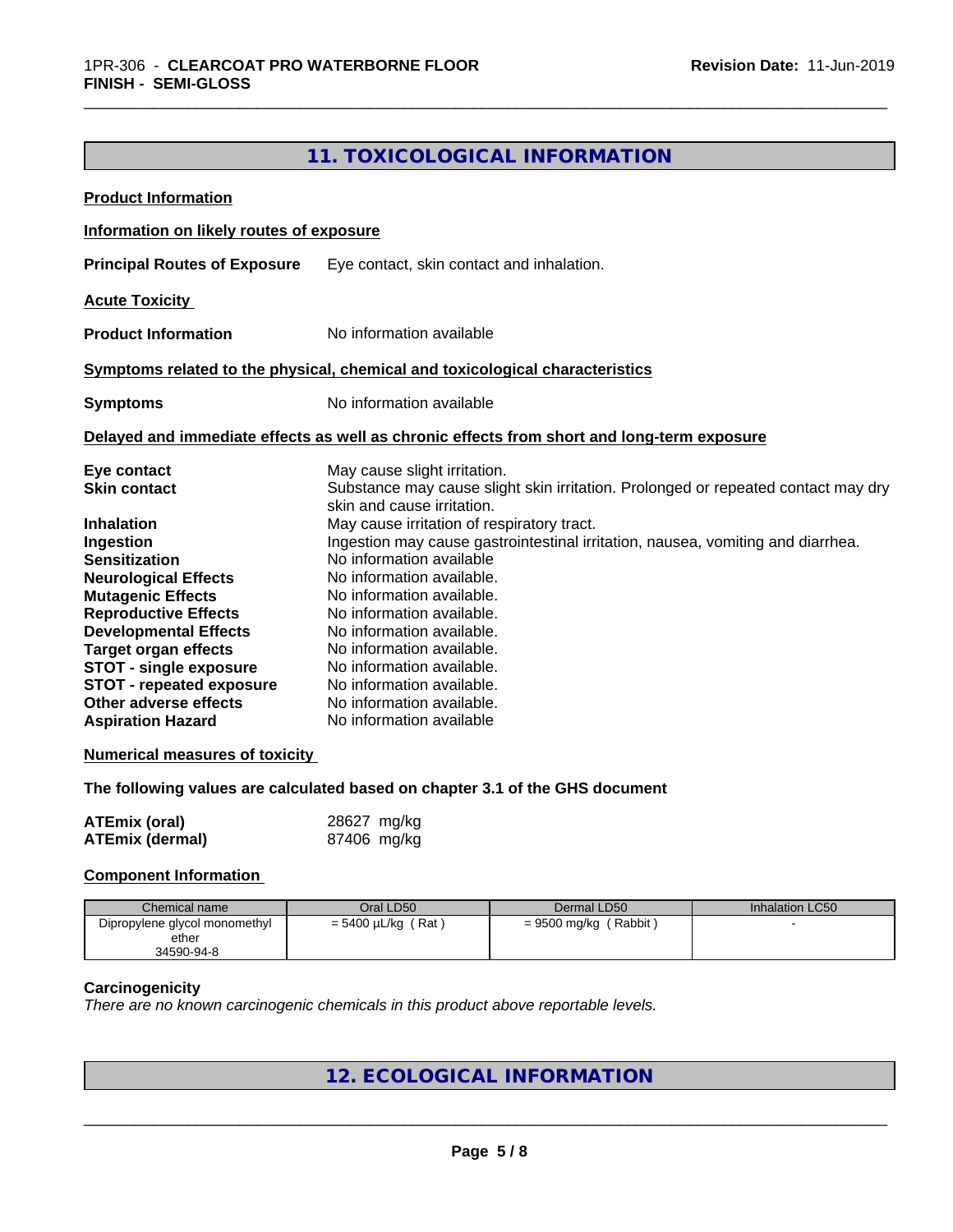\_\_\_\_\_\_\_\_\_\_\_\_\_\_\_\_\_\_\_\_\_\_\_\_\_\_\_\_\_\_\_\_\_\_\_\_\_\_\_\_\_\_\_\_\_\_\_\_\_\_\_\_\_\_\_\_\_\_\_\_\_\_\_\_\_\_\_\_\_\_\_\_\_\_\_\_\_\_\_\_\_\_\_\_\_\_\_\_\_\_\_\_\_

## **Ecotoxicity Effects**

The environmental impact of this product has not been fully investigated.

#### **Product Information**

#### **Acute Toxicity to Fish**

No information available

#### **Acute Toxicity to Aquatic Invertebrates**

No information available

#### **Acute Toxicity to Aquatic Plants**

No information available

#### **Persistence / Degradability**

No information available.

#### **Bioaccumulation**

No information available.

#### **Mobility in Environmental Media**

No information available.

#### **Ozone**

No information available

#### **Component Information**

#### **Acute Toxicity to Fish**

No information available

#### **Acute Toxicity to Aquatic Invertebrates**

No information available

#### **Acute Toxicity to Aquatic Plants**

No information available

|                              | 13. DISPOSAL CONSIDERATIONS                                                                                                                                                                                               |
|------------------------------|---------------------------------------------------------------------------------------------------------------------------------------------------------------------------------------------------------------------------|
| <b>Waste Disposal Method</b> | Dispose of in accordance with federal, state, and local regulations. Local<br>requirements may vary, consult your sanitation department or state-designated<br>environmental protection agency for more disposal options. |
|                              | 14. TRANSPORT INFORMATION                                                                                                                                                                                                 |
| <b>DOT</b>                   | Not regulated                                                                                                                                                                                                             |
| <b>ICAO / IATA</b>           | Not regulated                                                                                                                                                                                                             |
|                              |                                                                                                                                                                                                                           |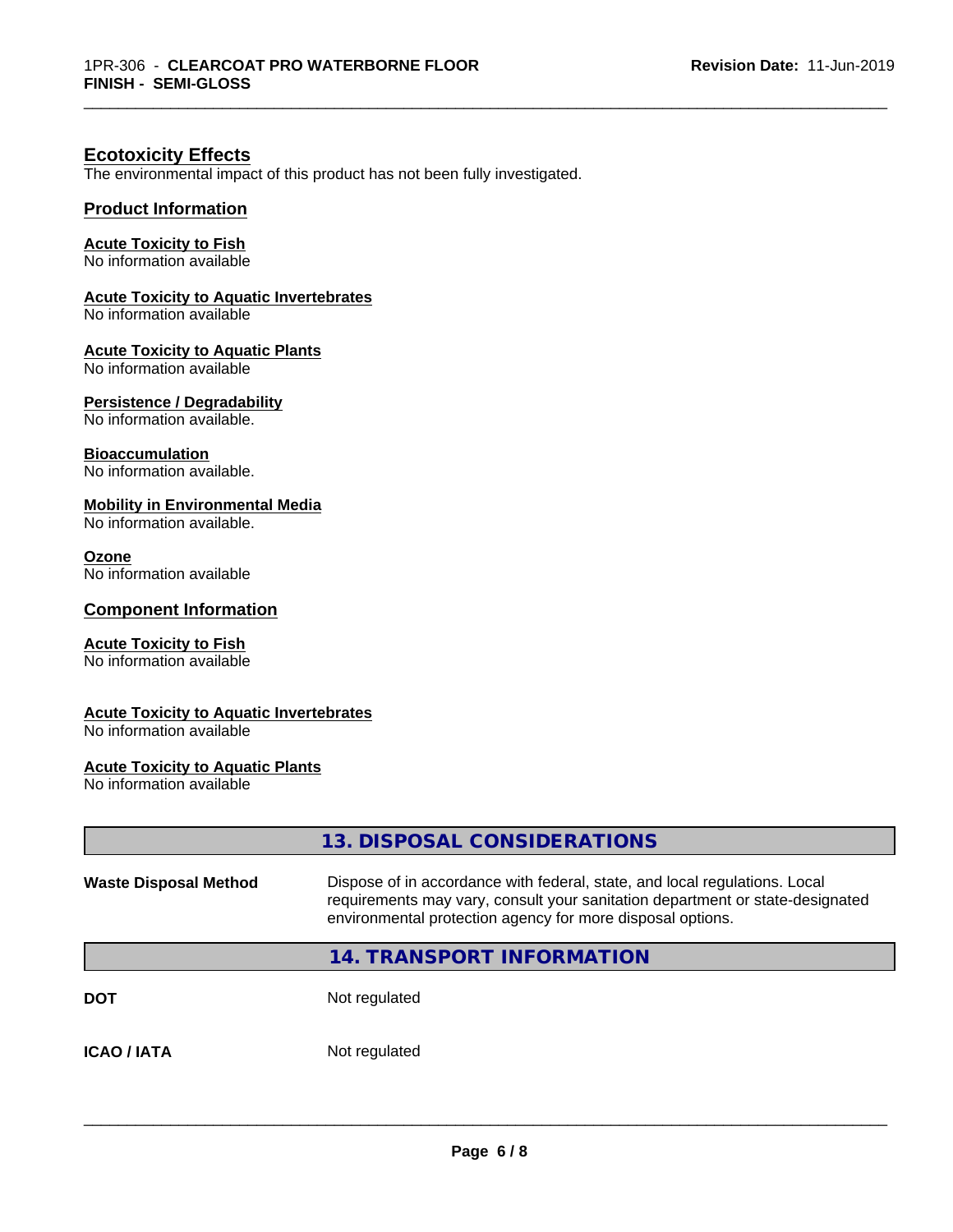**IMDG / IMO** Not regulated

#### **15. REGULATORY INFORMATION**

\_\_\_\_\_\_\_\_\_\_\_\_\_\_\_\_\_\_\_\_\_\_\_\_\_\_\_\_\_\_\_\_\_\_\_\_\_\_\_\_\_\_\_\_\_\_\_\_\_\_\_\_\_\_\_\_\_\_\_\_\_\_\_\_\_\_\_\_\_\_\_\_\_\_\_\_\_\_\_\_\_\_\_\_\_\_\_\_\_\_\_\_\_

# **International Inventories**

| <b>TSCA: United States</b> | Yes - All components are listed or exempt. |
|----------------------------|--------------------------------------------|
| <b>DSL: Canada</b>         | No - Not all of the components are listed. |

## **Federal Regulations**

#### **SARA 311/312 hazardous categorization**

| No. |
|-----|
| Nο  |
| No  |
| Nο  |
| N٥  |
|     |

#### **SARA 313**

Section 313 of Title III of the Superfund Amendments and Reauthorization Act of 1986 (SARA). This product contains a chemical or chemicals which are subject to the reporting requirements of the Act and Title 40 of the Code of Federal Regulations, Part 372:

| Chemical name                       | CAS No.    | Weight-% | <b>CERCLA/SARA 313</b>     |
|-------------------------------------|------------|----------|----------------------------|
|                                     |            |          | (de minimis concentration) |
| Dipropylene glycol monomethyl ether | 34590-94-8 |          |                            |

#### **Clean Air Act,Section 112 Hazardous Air Pollutants (HAPs) (see 40 CFR 61)**

This product contains the following HAPs:

| Chemical name                       | CAS No.    | Weight-% | <b>Hazardous Air Pollutant</b> |
|-------------------------------------|------------|----------|--------------------------------|
|                                     |            |          | (HAP)                          |
| Dipropylene glycol monomethyl ether | 34590-94-8 |          | Listed                         |

#### **US State Regulations**

#### **California Proposition 65**

**AVIMARNING:** Cancer and Reproductive Harm– www.P65warnings.ca.gov

#### **State Right-to-Know**

| . <del>.</del> .<br>- -<br>name<br>Chemica                                       | Mass<br>…Jaul  ujulio | <b>Jersey</b><br><b>Nev</b> | <b>`nsylvania</b> |
|----------------------------------------------------------------------------------|-----------------------|-----------------------------|-------------------|
| $\overline{\phantom{a}}$<br>∵ monometh∨l ether ار<br>Dipropylene<br>alvca<br>. 1 |                       |                             |                   |

#### **Legend**

X - Listed